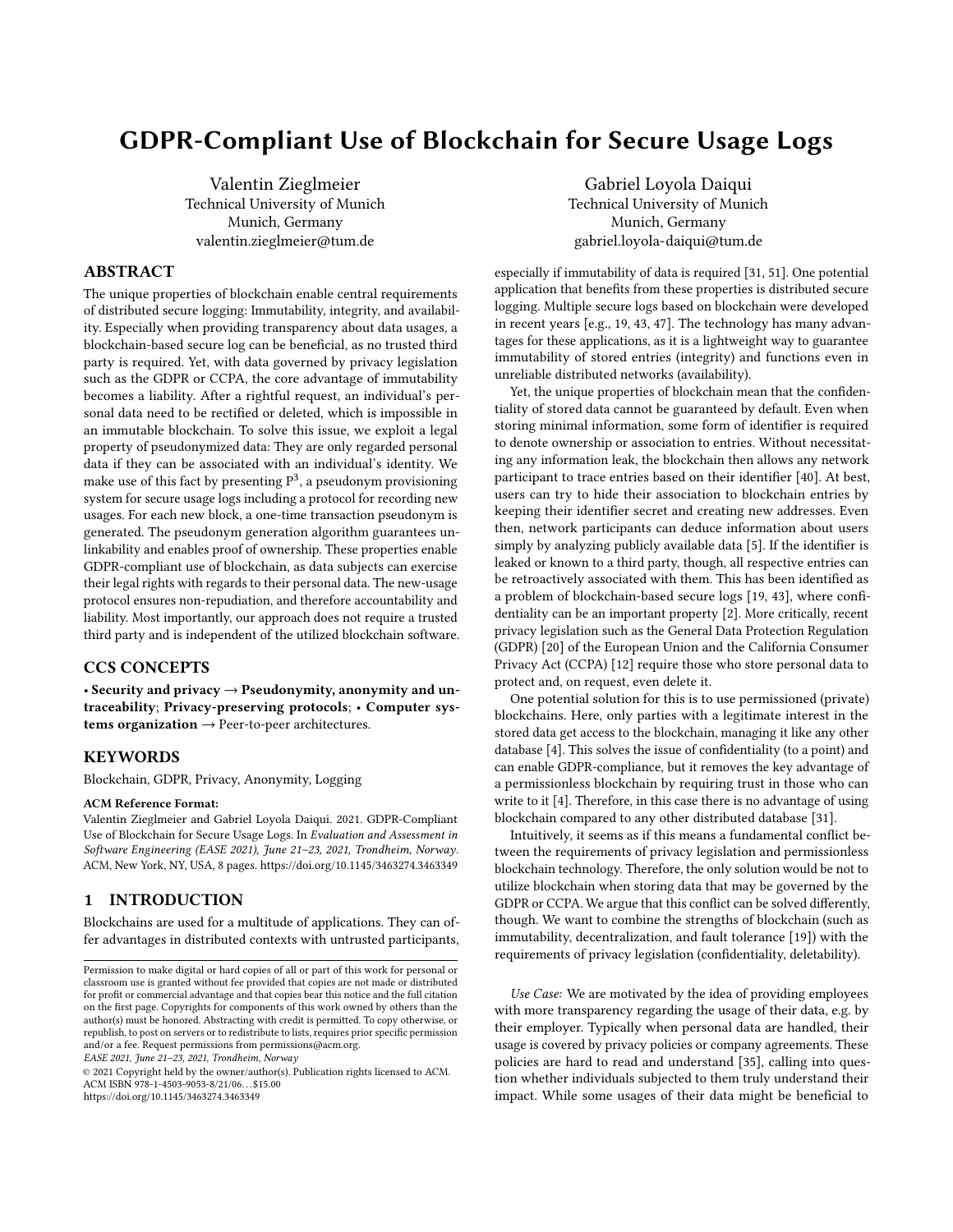EASE 2021, June 21-23, 2021, Trondheim, Norway Valentin Zieglmeier and Gabriel Loyola Daiqui

employees, giving these data up poses the risk of profiling and misusage. To give individuals more oversight and control in situations of such asymmetric knowledge, various authors have described the idea to track individual usages of data and make the usage log available to data owners. The concept has been discussed both in theory [see, e.g., [3,](#page-6-3) [11,](#page-7-10) [49\]](#page-7-11) and in practice [see, e.g., [10,](#page-7-12) [43,](#page-7-4) [52,](#page-7-13) [53\]](#page-7-14). This of course requires *data owners* to trust that the usage log they are presented is complete and correct, necessitating a tamper-proof logging mechanism [\[43\]](#page-7-4). Ideally, a trusted third party such as the employer is not required, as they might be interested to modify the log and potentially remove incriminating evidence. To achieve this, [Schaefer and Edman](#page-7-4) recently proposed utilizing a blockchain to serve as a secure usage log [\[43\]](#page-7-4).

Contribution: Secure usage logs based on blockchain are fundamentally at odds with privacy legislation such as the GDPR. The metadata recorded in the blockchain are themselves personal data that need to be protected [\[13\]](#page-7-15), an on request rectified or deleted [\[29\]](#page-7-16). To enable secure and private logging of usage data with blockchain, we therefore contribute the pseudonym provisioning system  $P^3$ . The system guarantees two properties: Proof of ownership, as required for deletion requests [\[27\]](#page-7-17), and unlinkability, to provide users anonymity against adversaries [\[48\]](#page-7-18). Most importantly, it does not require any changes in the utilized blockchain software.

## <span id="page-1-6"></span>2 PSEUDONYMITY AND ANONYMITY

Two concepts are important to understand when discussing the applicability and implications of the GDPR: pseudonymity and anonymity.

Pseudonymized data are data where identifiers (such as names) have been replaced by pseudonyms, and the relationship between pseudonyms and identifiers is stored separately from the data themselves. As the availability of this link allows re-identification, these data are not anonymous and fall under the provisions of privacy legislation [\[29\]](#page-7-16). Anonymized data on the other hand are data that have been modified as such to make it impossible to re-identify an individual from them [\[23,](#page-7-19) [29\]](#page-7-16). Importantly: While pseudonymous data are regarded personal data, anonymous data are not [\[29\]](#page-7-16). This means that to fulfill a user's legal right to erasure, we do not actually need to delete their personal data, as long as we can anonymize it by deleting their link to the pseudonym [\[27,](#page-7-17) [29\]](#page-7-16).

# 3 P 3 : PRIVATE PSEUDONYM PROVISIONING

We present a pseudonym provisioning system to enable GDPRcompliant and secure data usage logging with blockchain. As we have described above, the same datum can be considered anonymous and pseudonymous, depending on the knowledge of the respective party. In the following, we will therefore deliberate the specific properties that the generated pseudonyms guarantee for each participating party.

First, we define our adversarial model and attacks that we consider. From our use case and the adversarial model, we derive requirements. Then, we describe the  $\rm P^3$  system and discuss how it addresses these requirements.

#### <span id="page-1-7"></span>3.1 Adversarial Model

A user u may be either in the set of *data owners*  $O = \{o_1, o_2, ..., o_n\}$ , in the set of *data consumers*  $C = \{c_1, c_2, ..., c_m\}$ , or both. The adversary  $\alpha$  can be any user and assume any role. Whenever a consumer  $c_i \in C$  accesses data of an owner  $o_i \in O$ , a usage  $u_{ij}(c_i \rightarrow o_j)$  is appended to the usage  $log U$  stored in the blockchain.

We assume that  $\alpha$  has limited computational capacity, and can therefore never assume control over the blockchain network. Yet, within their means, they aim for maximum damage and therefore do not "play fair". As we utilize blockchain, we know that attacks on the integrity of the log are infeasible for  $\alpha$  [\[51\]](#page-7-2). Instead,  $\alpha$  is motivated to attack the confidentiality of the stored data by gaining access to data that are not meant to be accessible by them.

Specifically,  $\alpha$  tries to conduct the following attacks:

- (a) Derive from any entry  $u_{ij}(c_i \rightarrow o_j)$  with  $\alpha \notin \{c_i, o_j\}$  the identity of co or o. identity of  $c_i$  or  $o_j$ .<br>Associate any two
- (b) Associate any two entries  $u_{ij}(c_i \rightarrow o_j)$ ,  $u_{ik}(c_i \rightarrow o_k)$  with each other thereby leaking their association with a single each other, thereby leaking their association with a single data consumer.
- (c) Associate any two entries  $u_{ji}(c_i \rightarrow o_i), u_{ki}(c_k \rightarrow o_i)$  with each other, thereby leaking their association with a single data owner.
- (d) Leak the identity of  $c_i$  for a stored usage  $u_{ij}(c_i \rightarrow o_i)$  with  $\alpha = o_j$ , after  $c_j$  has legitimately exercised their right to exercise erasure under the GDPR regarding  $u_{ij}$ .

#### 3.2 Requirements

<span id="page-1-2"></span><span id="page-1-1"></span><span id="page-1-0"></span>From our use case and adversarial model arise five main requirements: [\(1\)](#page-1-0) The usage log needs to be tamper-proof, preventing e.g. data consumers from removing incriminating entries. [\(2\)](#page-1-1) No trusted third party is required. [\(3\)](#page-1-2) Data owners can query for arbitrary log entries concerning their data and view their content. Importantly, they can prove the association of the data consumer to the logged usage (non-repudiation). [\(4\)](#page-1-3) Data consumers can query for arbitrary log entries concerning their usages and verify their content. [\(5\)](#page-1-4) No third party can derive their identity or usage information from data stored in the blockchain.

<span id="page-1-5"></span><span id="page-1-4"></span><span id="page-1-3"></span>In addition, the data stored in the usage log are governed by the GDPR for as long as they can be associated with the identities of users. From that follows an additional requirement: After a legitimate request, [\(6a](#page-1-5)) a user's right to erasure [\[20,](#page-7-7) Art. 17] and [\(6b](#page-1-5)) a user's right to rectification [\[20,](#page-7-7) Art. 16] can be fulfilled. We consider both issues a single requirement, as enabling the deletion of personal data indirectly enables rectification, by removing the incorrect entry and adding the rectified version. Furthermore, as we have discussed in Section [2,](#page-1-6) we can fulfill a user's legal right to erasure by anonymizing their personal data. Therefore, we arrive at requirement [\(6\)](#page-1-5): The ability to anonymize the personal data stored in the blockchain as such to make re-identification impossible.

# 3.3 The  $P<sup>3</sup>$  System

Our concept for the P<sup>3</sup> system consists of four parts: The block structure, the new-usage protocol, the pseudonym generation algorithm, and the deployment architecture. First, the block structure describes how usage data are stored in the blockchain and how they are protected. Second, the new-usage protocol describes the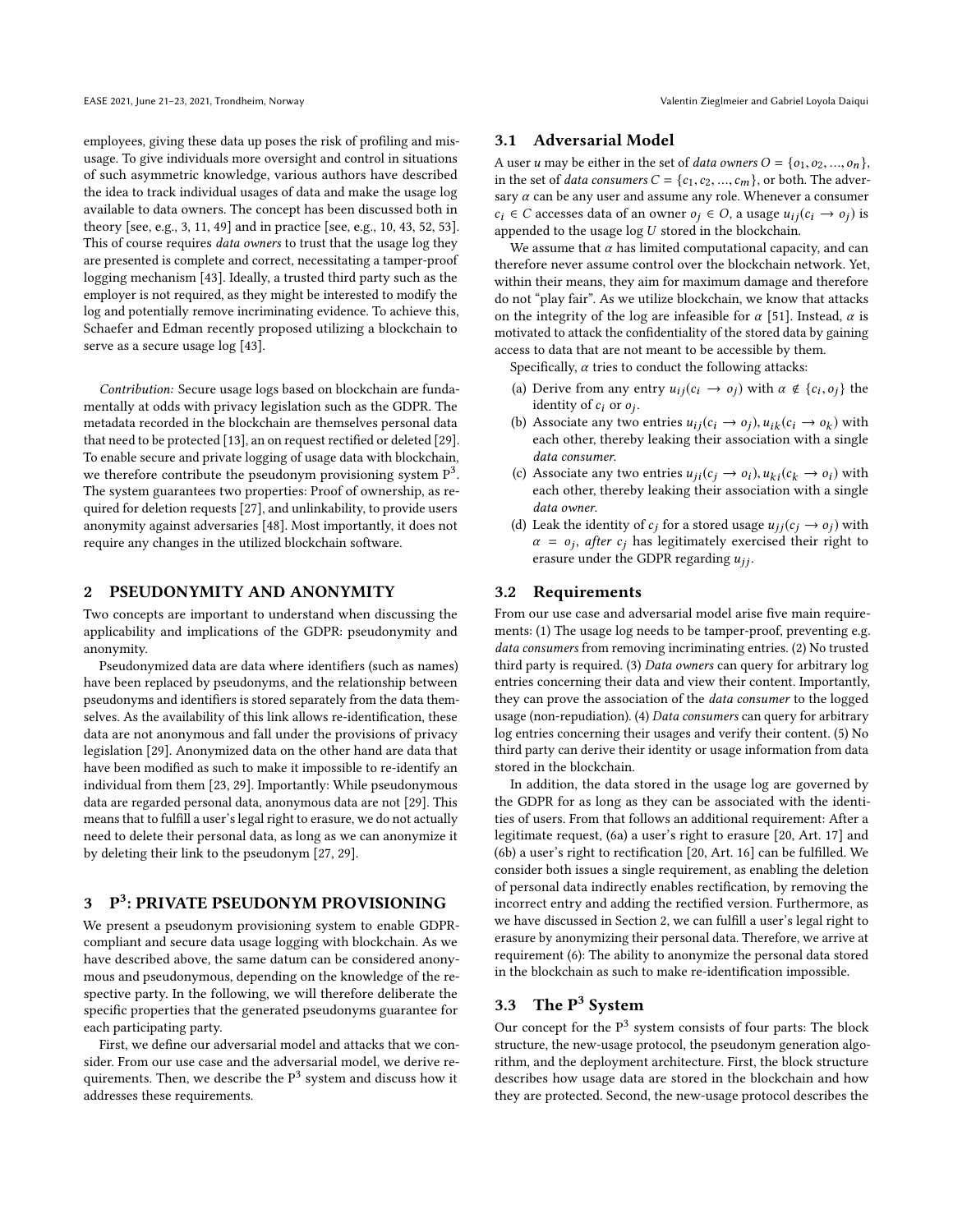interaction between data consumer and data owner when a datum is accessed and the usage is logged. Third, the pseudonym generation algorithm enables the provisioning of private pseudonyms that guarantee unlinkability and proof of ownership. Finally, the deployment determines the required trust and computational resources.

3.3.1 Block Structure. First, we define the actual data stored in each block of the blockchain. As we have stressed above, our goal is to not require any changes to the underlying blockchain software, thereby allowing our solution to be used with existing blockchains.

As an example, we consider a new entry logging the usage  $u_{ii}(c_i \rightarrow o_i)$ . Based on requirements [\(3\)](#page-1-2) and [\(4\)](#page-1-3), we need to store a one-time pseudonym for both the data consumer and data owner, to allow each party to query for entries concerning them. We will discuss the properties these pseudonyms guarantee in Section [3.3.3.](#page-3-0) In addition, both parties need to be able to access the stored usage information, while preventing third parties from reading it, following [\(5\)](#page-1-4).

As shown in Figure [1,](#page-2-0) each block therefore contains a payload with the *data consumer's* pseudonym  $p(c_i)$ , the *data owner's* pseudonym  $p(o_i)$ , and two copies of the usage data. Each copy is encrypted with an encryption function enc(), once with the owner's and once with the consumer's one-time public key. Importantly, this key is not shared with other parties and stored securely with the private key. The chosen encryption should be regularly updated, but we require asymmetric (public-key) encryption [\[14\]](#page-7-20). As of this point, we recommend RSA [\[42\]](#page-7-21) with a key size of 3072 bits [\[24,](#page-7-22) [28\]](#page-7-23). Importantly though, each individual can choose their preferred key size, and therefore security level, themselves.

<span id="page-2-0"></span>

Figure 1: The components of each block (adapted from [\[37\]](#page-7-24)), for the exemplary usage  $u_{ij}(c_i \rightarrow o_j)$ . We replace the transaction history utilized in Bitcoin with a generic payload. The payload consists of the pseudonyms  $p(c_i)$  and  $p(o_i)$  of the data consumer and data owner, respectively. Furthermore, the logged usage is stored twice and encrypted once for the consumer and once for the owner.

Besides allowing both parties to read it, storing the usage data twice is also important because the block is created by  $o_j$  (see<br>Section 3.3.2),  $c_i$  then needs to be able to verify the volidity of Section [3.3.2\)](#page-2-1).  $c_i$  then needs to be able to verify the validity of the block. In case  $o_i$  manipulates the stored entry,  $c_i$  can utilize their copy of the usage and the non-repudiation evidence (see Section [3.3.2\)](#page-2-1) to defend themselves against the faked evidence.

Data usages often follow a similar or even the same form. If a field is limited to few possible values, the deterministic nature of encryption algorithms will lead to the same ciphertext as long as the public key does not differ. This would allow a malicious user to group logs based on those fields, thereby reducing the confidentiality of the data. In order to mitigate this potential threat, the

used encryption method needs to support initialization vectors or optimal asymmetric encryption padding (OAEP). An example for such an algorithm would be RSA OAEP [\[18\]](#page-7-25).

<span id="page-2-1"></span>3.3.2 New-Usage Protocol. Many properties we aim for hinge on the specific protocol that is followed when a data usage occurs. Concretely, that means a *data consumer*  $c_i$  is accessing a datum  $d_k$ <br>of a *data owner*  $\alpha$ ; and this usage being logged to the blockchain of a *data owner*  $o_j$  and this usage being logged to the blockchain. The protocol is designed to minimize the knowledge that each party has about the other party, while still ensuring the non-repudiability of their interaction.

Based on our use case, we consider the example of a department manager in the company accessing the completed tasks of one of their subordinates for a yearly report. We specifically choose this example due to the inherent power asymmetry that exists between these parties. Should the manager access data for improper purposes, they might be interested to use their power to remove any incriminating log entry.

The most important challenge is to guarantee non-repudiation of the occurred usage without a trusted third party. Therefore, we adapt the protocol designed by [Markowitch and Roggeman](#page-7-26) [\[34\]](#page-7-26) for our use case. In short: After the protocol is successfully completed, each party will possess proof of their interaction with the other party. Importantly,  $o_j$  can prove that  $c_i$  has received the datum  $d_k$ .

<span id="page-2-2"></span>

Figure 2: The new-usage protocol, adapted from  $[34, 44]$  $[34, 44]$ .  $c_i$ requests access to the datum  $d_k$  from  $u_j$  with an arbitrary<br>value t they choose After receiving pseudonym  $\alpha$ , the iteravalue *t* they choose. After receiving pseudonym  $p_i$ , the itera-<br>tive non-repudiation protocol is performed, with a random tive non-repudiation protocol is performed, with a random number of steps n unknown to  $c_i$  [see [34,](#page-7-26) pp. 5–6]. Having received all messages,  $c_i$  can compute the datum  $d_k$  by composing the message payloads. Lastly, the block is created and distributed. Both parties store their respective non-repudiation evidence on their own machine.

The protocol is described in Figure [2.](#page-2-2) For this scenario, we assume that  $o_i$  returns the requested datum  $d_k$  directly. Alternatively, they could also return the decryption key for a datum stored elsewhere.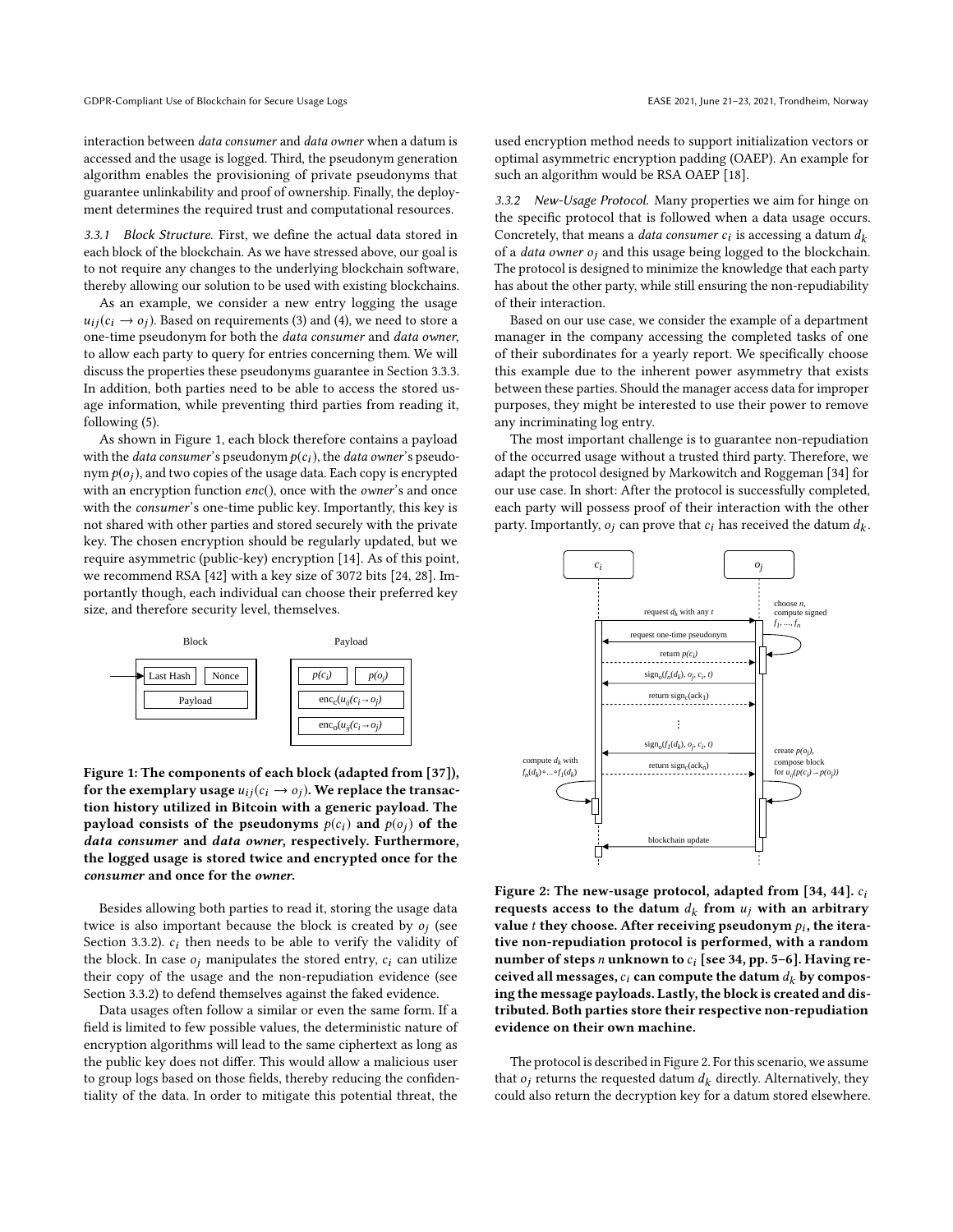The number of steps *n* is chosen at random by  $o_j$ . For less critical data it can be reduced [34, n, 7], e.g. to lower energy consumption data, it can be reduced [\[34,](#page-7-26) p. 7], e.g. to lower energy consumption or improve scalability. Following [Markowitch and Roggeman](#page-7-26) [\[34\]](#page-7-26), as  $c_i$  cannot predict n, and if the chosen composition function takes long enough to compute, they will not be able to get any meaningful data when cheating [\[34,](#page-7-26) p. 5]. Only after having received all  $n$  messages, they can compose them to receive the resulting datum [\[34,](#page-7-26) [44\]](#page-7-27). Now, each party holds non-repudiation evidence of the interaction. For  $o_j$ , this is  $sign_c(ack_n)$ , for  $c_i$  it is the set of all<br>messages sign  $(f(d_1) \cap c_1 \cap t)$  with  $x \in (1, n)$  [34, p. 5] messages sign<sub>o</sub> $(f_x(d_k), o_j, c_i, t)$  with  $x \in (1, n)$  [\[34,](#page-7-26) p. 5].<br>This protocol depends on the nodes being able to

This protocol depends on the nodes being able to verify the authenticity of requests and, importantly, being protected against man-in-the-middle or eavesdropper attacks. Therefore, each request is signed by the sender. We do not aim to reinvent the wheel here, instead relying on the established HTTP over TLS standard [\[41\]](#page-7-28). This enables communication confidentiality and authenticity [\[26\]](#page-7-29). By utilizing the approach of a web of trust, as established in PGP [\[1\]](#page-6-4), nodes are fully independent of any trusted third party to verify certificates. In that case, unknown certificates would be rejected and would need to be verified in-person. Alternatively, if sensible for the specific deployment, a certificate authority can be used to sign the individual certificates used by each node to sign and encrypt its requests. As these are often used in companies to enable the signing of internal emails or access to protected resources, no additional certification infrastructure is required in either case.

<span id="page-3-0"></span>3.3.3 Pseudonym Generation Algorithm. The central step towards our goal is the ability to generate unique one-time pseudonyms that guarantee unlinkability and enable proof of ownership, without requiring a trusted third party. Unlinkability is required for the data we store to be able to qualify as anonymous data, as discussed in Section [2.](#page-1-6) Proof of ownership, on the other hand, enables the owners of the pseudonyms to exercise their rights of erasure and rectification as given by the GDPR.

[Florian et al.](#page-7-30) [\[17\]](#page-7-30) describe a pseudonym generation algorithm that serves as inspiration to our solution. Pseudonyms are guaranteed to be unlinkable to each other and to the real identity of the user. Furthermore, authenticity proofs enable proof of ownership, meaning that our requirements are met. Beyond those properties, their algorithm provides sybil-resistance, which is achieved by requiring additional computational steps for joining a network and creating new pseudonyms [\[17,](#page-7-30) p. 68–69]. In our case, the additional property of sybil-resistance is not required, as there is no inherent danger in a user creating multiple pseudonyms (see Section [3.3.2\)](#page-2-1). We can therefore omit these additional complexities and simplify our algorithm accordingly. By that, we reduce its computational complexity and energy consumption to a minimum.

Therefore, we define our pseudonym generation algorithm as follows: As part of the new-usage protocol (see Section [3.3.2\)](#page-2-1), the user has created a new RSA private-public key pair with a key size of 3072 bits. As discussed above, the chosen encryption method can be updated if a higher level of security is appropriate. Now, to generate the one-time pseudonym, the collision-resistant and cryptographic hash function BLAKE2 [\[9\]](#page-7-31), specifically BLAKE2s [\[9,](#page-7-31) p. 121], is applied to create a cryptographic message digest. Concretely, the user hashes the public key of their key pair, with the resulting irreversible and cryptographically safe digest representing their

one-time pseudonym. BLAKE2s ensures a digest size of at most 32 bytes, which is important to minimize storage requirements.

The pseudonym generated with our algorithm then guarantees three important properties: First, the owner of the pseudonym, and only the owner, can prove the authenticity of the pseudonym (see below). Second, the unique properties of the hash function guarantee collision-resistance and therefore uniqueness [\[6\]](#page-7-32). Third, users only need to manage a single key pair for each block, significantly reducing the complexity of the operation and increasing its speed.

To enable proof of ownership, we make use of the asymmetric nature of the RSA key pair. When a user wants to prove their ownership of a pseudonym, they sign a message with their private key and make available the corresponding public key. The signed message proves that they are in possession of the private key. The public key is then hashed by the recipient with the BLAKE2 hash function. If the result is the correct pseudonym, the ownership is proven. As BLAKE2 is collision-resistant, it is infeasible for an attacker to guess a different string that would result in the same pseudonym. Making matters even more secure, they would in addition need to crack the utilized RSA algorithm, as a collision-inducing string alone would not suffice to allow them to also sign a message with a matching private key. We can therefore conclude that our algorithm is more than sufficiently secure.

3.3.4 Deployment. As we have hinted at above, the chosen deployment highly influences the privacy and security guarantees that can be given. The protocol can be flexibly adapted and supports both centralized and peer-to-peer architectures. We aim for our solution to not be dependent on any trusted third party. Therefore, our deployment architecture is fully decentralized.

The central component of the deployment is the  $P<sup>3</sup>$  module that handles pseudonym provisioning and key management. Each node in the peer-to-peer network runs its own  $P^3$  instance as well as a private key store KS to store its RSA key pairs and pseudonyms (see Sections [3.3.2](#page-2-1) and [3.3.3\)](#page-3-0). The usage log blockchain is permissionless and therefore shared between all nodes participating in the network. Therefore, the architecture is fully decentralized, with each node communicating directly with other nodes (see Figure [3\)](#page-3-1).

<span id="page-3-1"></span>

Figure 3: Deployment in a fully decentralized peer-to-peer architecture. Each node runs its own  $P^3$  instance and private key store KS, while the blockchain copy is shared within the network [see also [37\]](#page-7-24).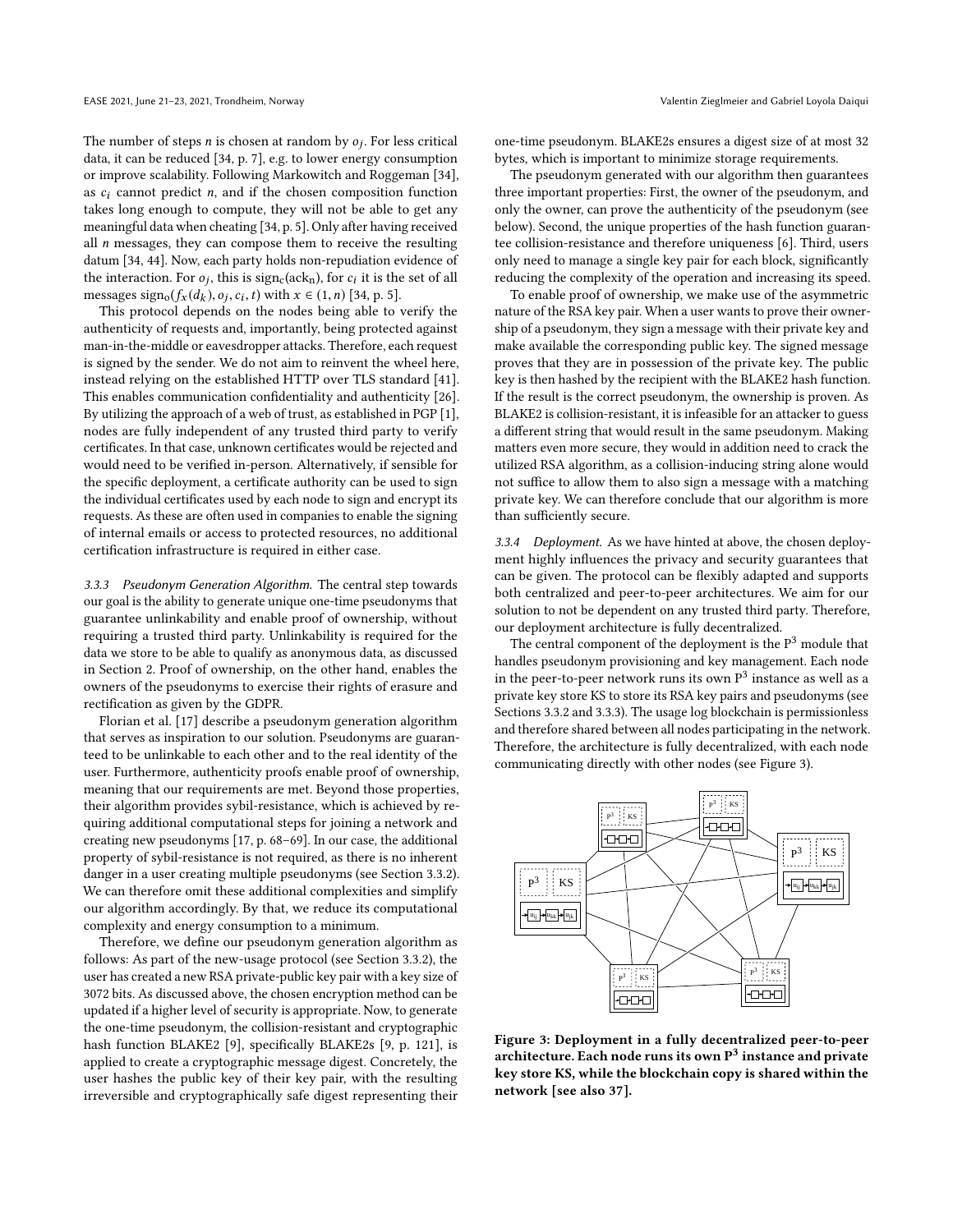The management of a large number of keys as required by our approach can itself become a privacy risk. Therefore, the chosen key management strategy of the key store component KS is relevant. Applying the Master & Sub Key Generation pattern [\[30\]](#page-7-33) reduces key management complexity while maximizing privacy [\[30,](#page-7-33) p. 5]. To additionally protect the master key, the Key Shards pattern [\[30\]](#page-7-33) can be utilized by users to protect against key loss [\[30,](#page-7-33) p. 7].

In theory, the nodes would not necessarily need to store their key pairs and used pseudonyms at all to reduce their attack surface. Yet, these are important to enable requirements [\(3\)](#page-1-2), [\(4\)](#page-1-3), and [\(6\)](#page-1-5). To be able to query for entries concerning their usages, users need to know which pseudonyms belong to them. In theory, they could iterate all blocks in the blockchain and simply try to decrypt their content, but this quickly becomes infeasible. Additionally, to exercise their GDPR-awarded rights, users need to prove their ownership of a pseudonym, requiring them to be in possession of the respective private key for the specific block (see Section [3.3.3\)](#page-3-0). Still, each user can choose on their own how to manage their keys. If they prefer the maximum level of security, they are free to delete new keys immediately after usage.

#### 4 ANALYSIS

In the following, we analyze our concept based on three core aspects: Its compliance with the GDPR (our central requirement), its robustness against attacks, and its protocol security.

## 4.1 GDPR Compliance

We have discussed above (see Section [2\)](#page-1-6) that data can be considered pseudonymous and anonymous. When a possibility for reidentification exists, they count as pseudonymous and therefore fall under the provisions of the GDPR. To comply with the GDPR, we need to enable data subjects to exercise their right to erasure as well as their right to rectification. We have also deliberated that by enabling the right to erasure, the right to rectification is also given, as we can simply delete the incorrect block and add a new, corrected version.

Each block in our approach gets its own transaction pseudonym. We have shown in Section [3.3.3](#page-3-0) that these pseudonyms are unlinkable to the individual's identity and to each other. For a recorded usage  $u_{ij}(p_x(c_i) \rightarrow p_y(o_i))$ , only  $c_i$  and  $o_j$  know the association of the other party's single one-time pseudonym ( $p_x$  or  $p_y$ ) to their real-world identity. In fact,  $c_i$  and  $o_j$  have to prove their identity to each other in the first step of the protocol (see Section [3.3.2\)](#page-2-1). Due to the guaranteed unlinkability, this link is only given for the single pseudonym created for that block, i.e.  $o_i$  only knows the link  $p_x(c_i) \leftrightarrow c_i$ . This case is covered by the existing GDPR provisions.<br>The association is not stored in the blockchain, but only on the The association is not stored in the blockchain, but only on the nodes of  $c_i$  and  $o_j$ . That means the request for deletion simply has<br>to be forwarded to them. Considering an adversarial user, they to be forwarded to them. Considering an adversarial user, they might just not fulfill that request for deletion of course (see also Section [4.2\)](#page-4-0). At first glance, this could imply that our protocol does not offer an advantage over just modifying the blockchain and asking all nodes to delete their old copy. Importantly, though, we do not deal with unknown nodes. When a deletion request is raised, the data subject knows the identity of the offending user, and can prove it (see Section [3.3.2\)](#page-2-1). That means, the individual can then be

made responsible for deletion under the GDPR, and can be sued in case they do not follow through.

As soon as the association of the individual's identity to the pseudonym has been deleted, the data stored in the blockchain are anonymized. Then, they do not qualify as personal data anymore (see also Section [2\)](#page-1-6), satisfying the right to erasure.

#### <span id="page-4-0"></span>4.2 Robustness Against Attacks

We have described an adversarial model in Section [3.1,](#page-1-7) with adversary  $\alpha$  trying to subvert the confidentiality of the stored logs. Specifically, they try to conduct four attacks. For each, we will discuss the robustness of our approach against the attack and potential implications.

Firstly,  $\alpha$  tries to (a) derive from any usage  $u_{ij}(c_i \rightarrow o_j)$  the identity of  $c_i$  or  $o_j$ . As the transaction pseudonyms for both  $c_i$  and  $o_j$  are created with the same algorithm, this attack depends on  $o<sub>i</sub>$  are created with the same algorithm, this attack depends on being able to reverse the employed pseudonym generation. The one-time cryptographic security of our utilized algorithm has been shown [see, e.g., [9,](#page-7-31) [32\]](#page-7-34), guaranteeing it to be irreversible. Furthermore, as each transaction gets its own pseudonym, each would have to be cracked independently, meaning an exponential effort.

Secondly,  $\alpha$  tries to (b) associate any two usages  $u_{ij}(c_i \rightarrow o_i)$ ,  $u_{ik}(c_i \rightarrow o_k)$  with each other, revealing their association with a<br>single consumer and (c) associate any two usages  $u_{ik}(c_i \rightarrow c_i)$ single consumer and (c) associate any two usages  $u_{ii}(c_i \rightarrow o_i)$ ,  $u_{ki}(c_k \rightarrow o_i)$  with each other, thereby leaking their association with a single owner. We can discuss both attacks together, as they hinge on the same security mechanism. The cryptographic security of our algorithm is guaranteed by the cryptographic security of the two underlying algorithms, which has been shown for both [see [32,](#page-7-34) [33\]](#page-7-35). Therefore, this again depends on the ability of  $\alpha$  to reverse the transaction pseudonym generation. As we have shown above, this can be considered infeasible.

Finally,  $\alpha$  tries to (d) leak the identity of  $c_j$  for a stored usage  $u_{jj}(p(c_j) \rightarrow p(o_j))$  with  $\alpha = o_j$ , after  $c_j$  has exercised their right to exercise erasure. In the last section, we have detailed that the association of  $c_i$  to their pseudonym is known to  $o_i$  for blocks storing usages of data that  $o_i$  owns. We have no way to technically force  $o_i$  to delete this association when  $c_i$  exercises their right to erasure. Now, assuming  $o_i$  does not delete this data and wants to utilize their knowledge, e.g., by publishing the real identity of  $c_i$  and their onetime pseudonym  $p(c_i)$ . By itself, this proves nothing though, as there is no technical relationship between the pseudonym and the identity of  $c_j$  (see Section [3.3.3\)](#page-3-0). To actually prove the association<br>of  $c_i$  to  $y_{ij}$  a, therefore needs to publish their non-repudiation of  $c_i$  to  $u_{ij}$ ,  $o_i$  therefore needs to publish their non-repudiation evidence (see Section [3.3.2\)](#page-2-1). As shown by [\[34\]](#page-7-26), this evidence by design contains their own identity (through their signature) as well [\[34,](#page-7-26) pp. 5–6]. This means that  $o_i$  would automatically also leak their own identity, making them legally liable.

As this scenario is covered by the privacy legislation and can be prosecuted accordingly, we consider it a non-issue for most cases. Still, for the most secretive of environments, this might not be enough of a guarantee.

#### 4.3 Protocol Security

For the highest-security deployments, our peer-to-peer architecture enables pseudonym generation and block creation without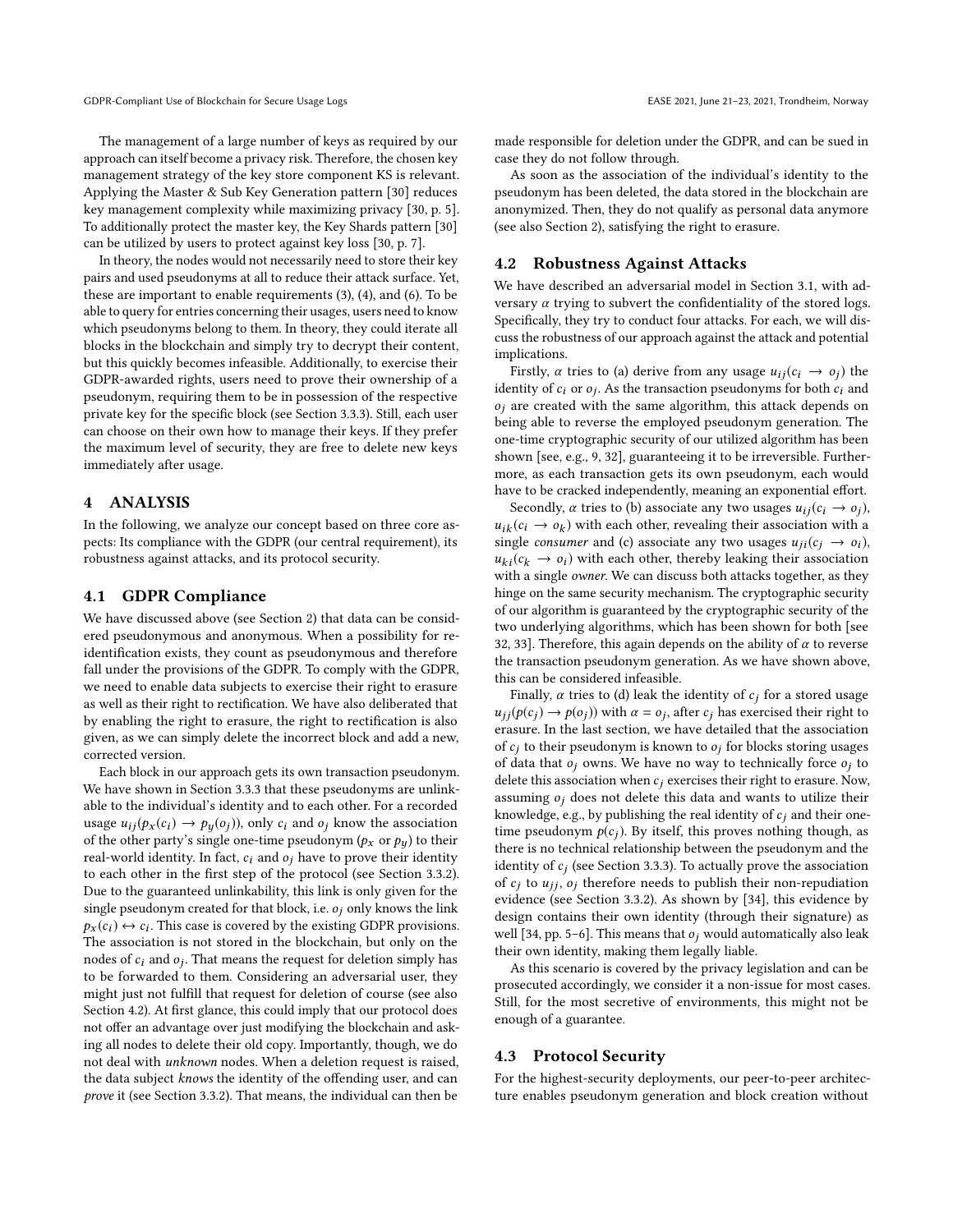necessitating a trusted third party, mitigating most attack vectors on the integrity and confidentiality of data. Two potential attack vectors on the confidentiality of the exchanged information remain: The messages sent on block creation, and the block update.

Firstly, when creating a new block for a usage  $u_{ij}(c_i \rightarrow o_i)$  fol-lowing the protocol (see Section [3.3.2\)](#page-2-1), communication between  $c_i$ and  $o_i$  has to occur. Even though HTTP over TLS is utilized, which prevents  $\alpha$  from listening in as an eavesdropper [\[26\]](#page-7-29), they may still deduce that there is some usage association between the nodes. There are various options to address this. In our view, the easiest to implement would be to add an additional fake protocol. This would work much the same way, only that a special non-existent datum  $d_0$  is requested. Then, both parties understand that this is just a fake request, and no actual block is added to the blockchain. This fake protocol can be run by nodes in randomized intervals, choosing arbitrary other nodes to request  $d_0$  from. Thereby, we can hide real requests in the noise of these fake requests.

What remains then is the block creation. Even if fake protocols are run regularly,  $\alpha$  could simply watch for blockchain updates and derive from those which two nodes were responsible for the new block. The simplest mitigation of this is to add a random wait before the block is added. Then, plausible deniability is enabled, as there are a sufficient number of other potential users that might have been responsible. In fact, nodes might even wait for a certain number of block updates before publishing their update. Here, too, each node can decide itself the level of confidentiality it requires, and act accordingly. Furthermore, traditional blockchain algorithms already (indirectly) protect from  $\alpha$  understanding the originator of a blockchain update. As the architecture is designed to be peer-topeer, the mere fact that a node sends a block update does not give  $\alpha$  any additional information about its creation. As nodes forward block updates to other nodes, the specific node that sends  $\alpha$  the update might simply have forwarded it [\[37,](#page-7-24) [51\]](#page-7-2).

This shows that our protocol can be adapted to fulfill the highest requirements towards information security.

#### 5 RELATED WORK

Various proposals for how to solve the conflict between the GDPR requirements and blockchain properties exist. In the following, we describe important works and discuss how they differ from our approach. The overview by [Pagallo et al.](#page-7-36) [\[38\]](#page-7-36) serves as a foundation. A recent systematic literature review [\[21\]](#page-7-37) confirms its completeness.

#### 5.1 Key Destruction

A trivial solution is to encrypt all data that are stored on the blockchain and delete the decryption key if the data are to be deleted, as discussed by [Pagallo et al.](#page-7-36) [\[38\]](#page-7-36).

While it is easy to implement, this approach is flawed. Encryption per se only guarantees pseudonymity of data [\[20,](#page-7-7) [27\]](#page-7-17), therefore the data protection requirements still apply [\[27\]](#page-7-17). More problematically, though, if the full content of the block is encrypted, querying history becomes all but impossible, which is a requirement in secure logs for efficiently reading past entries. Only the affected parties themselves would be able to retrieve their entries, and only with high computational overhead by going through every block and trying to decrypt it.

Our proposal in contrast enables querying of entries based on the one-time pseudonyms, while enabling retroactive anonymization of data, which fulfills the requirements of the GDPR's right to erasure [\[29,](#page-7-16) [46\]](#page-7-38).

# 5.2 Forgetting Blockchain

[Farshid et al.](#page-7-39) propose to achieve a GDPR-compliant blockchain by automatically deleting blocks from the blockchain after a certain amount of time has passed [\[16\]](#page-7-39).

As the described network no longer contains a genesis block, joining a network becomes a challenge. The authors propose to ask other nodes for the current block and just accept it if all the returned blocks are equal [\[16\]](#page-7-39). Since there is no way to verify that the received block reflects the true state of the network, joining it requires trust and does not satisfy the integrity constraint. Secondly, the nature of their approach prevents the existence of a chain history. Applications relying on the full history, specifically in the case of secure logs, would therefore not work with this algorithm. Furthermore, this proposal only achieves eventual GDPR compliance, since a block can only be deleted after the predefined time has passed. If a user requests deletion of their data, this request cannot be fulfilled immediately. For this reason, it is questionable if the presented idea is compatible with the GDPR. Most problematically though, the data are only actually deleted if all nodes behave honestly [\[16\]](#page-7-39). Any node can simply decide not to delete older blocks, meaning that no additional privacy guarantees can be given.

In contrast to the forgetting blockchain, our proposal does not require adaptation of the utilized blockchain software and is therefore easier to integrate into existing blockchains. Furthermore, we do not depend on the honesty of arbitrary and unknown nodes. In contrast, only one known party has provable access to additional identity information and can be held liable under the GDPR.

#### 5.3 Redactable Blockchain

The reason that the immutability of data stored in a blockchain can be guaranteed is the utilized hash function: An ideal hashing algorithm guarantees hashes that are one-way, which means impossible to reverse, and collision-free. Then, blocks cannot be replaced without notice, as any change would result in a new hash, thereby invalidating the chain.

Redactable blockchains utilize so-called chameleon hash functions to determine the hash of a block. Such hash functions are collision-resistant as long as a secret known as trapdoor is not known. If one is in possession of said secret, they can efficiently compute colliding hashes [\[8,](#page-7-40) [15\]](#page-7-41). With the power to create hash collisions, any block can be replaced or even removed [\[8\]](#page-7-40), making the blockchain effectively arbitrarily editable.

In order to function, such a redactable blockchain network needs a trusted third party that is in possession of the trapdoor and can decide which block to edit [\[8\]](#page-7-40). This constraint again requires trust, thereby calling into question the value of utilizing blockchain at all [\[38\]](#page-7-36). Furthermore, similar to the forgetting blockchain, every individual node needs to be trusted. Redactions are published as chain updates, allowing arbitrary nodes to make a copy of the removed or edited entry before updating their chain [\[38,](#page-7-36) [46\]](#page-7-38). This means that, effectively, no privacy guarantees can be given.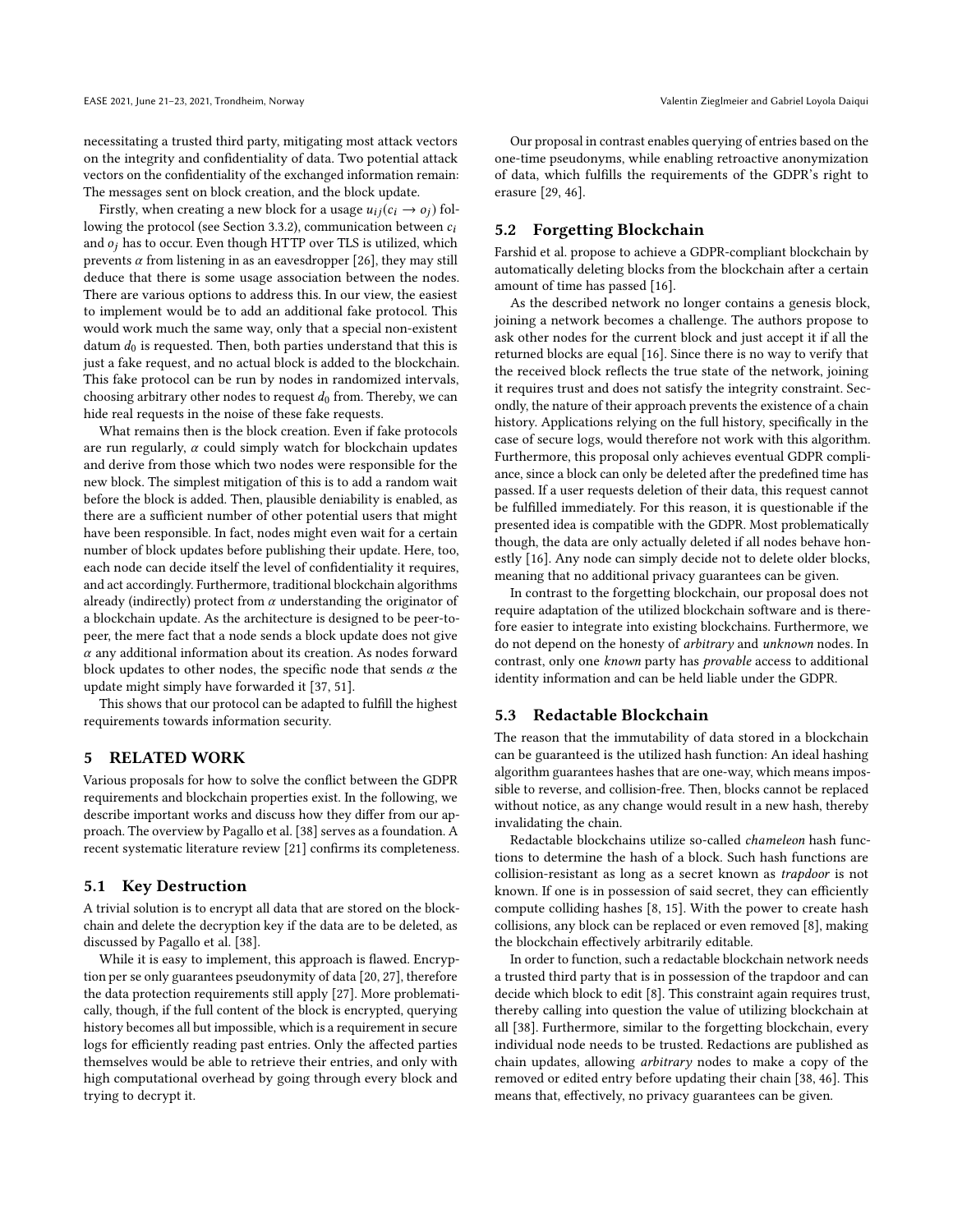Our solution on the contrary does not require a trusted third party and functions even in the face of adversarial nodes.

#### 5.4 Hashing Out

Hashing out refers to the practice of saving the hash of the data on the blockchain and the data itself off-chain [\[38\]](#page-7-36). This approach is one of the most commonly used ideas to guarantee GDPR compliance in blockchain solutions [see, e.g., [25,](#page-7-42) [43,](#page-7-4) [47\]](#page-7-5). This is because the on-chain hash does not contain any private or personal data and the off-chain data can be deleted or modified to comply with a data subject's request.

There are two major downsides, though. Since the data are not stored on the blockchain, this solution is not truly decentralized and requires trust in the authority managing the data [\[22\]](#page-7-43). Furthermore, using this approach one can only be sure of the existence of entries, not of their content. That means it is effective only as long as the log is not tampered with, but does not guarantee accountability or non-repudiation.

We allow users to benefit from the maximum possible utility of the log data, specifically giving them access to the content of stored log entries that relate to them, while still guaranteeing the same level of confidentiality. Most importantly, we require no trusted third party.

### 6 DISCUSSION

Even with the best technical protections, individual users remain as an often-abused attack surface [\[7,](#page-7-44) [36,](#page-7-45) [39,](#page-7-46) [50\]](#page-7-47). For most data that we store, there is no danger of users unwillingly leaking information about other parties except for themselves, with one exception: data owners could be tricked or hacked to reveal the identities of consumers of their data. In our current architecture, it is impossible to prevent this case, yet we consider the attack surface to be acceptably small. To get access to a meaningful dataset about the usage pattern of a data consumer, an adversary would have to hack or phish each individual data owner of data accessed by said data consumer. We consider that infeasible.

Furthermore, we prioritize security. That in turn means that other properties, such as availability or scalability, are not optimized for. Regarding availability, each individual node manages its own data and has to be reached when accessing data. Should the node crash, be shut off, or otherwise disconnected from the network, the data consumer is prevented from continuing their work. In scenarios where the availability of the nodes is prioritized higher than their security and independence, we can imagine running user's nodes, e.g., on virtual servers. While this adds an attack surface and removes control from the user, it can improve availability. Considering scalability on the other hand, the requirement to have a key pair for each individual access can quickly lead to a huge key store. This is one of the biggest weaknesses of our approach. Beyond pooling requests, the most sensible solution in less critical scenarios might be to reduce key size or reuse pseudonyms. As always, this is a trade-off depending on the specific requirements.

To expand on this point, there has been broader discussion on what constitutes "good enough" software security and how to make objective judgments about it [\[45\]](#page-7-48). [Tøndel et al.](#page-7-48) suggest to not only consider the system from the perspective of the adversary (as we have done), but to additionally factor in other perspectives such as those of users or operators [\[45,](#page-7-48) p. 364]. Following their proposal, it might therefore be sensible to conduct a broader analysis of the system that also covers these perspectives before deploying it. This could be important to ensure user acceptance and usability, as well as to address potential practical issues with deployment and operation, which might otherwise hinder adoption.

#### 7 CONCLUSION

At first glance, the requirements of privacy legislation such as the GDPR seem to fundamentally contradict the technical properties of blockchain. This makes it seemingly impossible to store data governed by the GDPR in a blockchain. Yet, the unique advantages of utilizing blockchain technology can be beneficial in cases where a tamper-proof secure log is needed, such as when logging data usages. By design, such a secure usage log stores personal data governed by the GDPR. To solve this conflict, we have analyzed the requirements of the GDPR and developed a concept to address them. Our concept exploits a specific legal property of pseudonymized data: Depending on if they can be linked to the identity of a user, they count as personal data or as anonymous. We describe a pseudonym generation algorithm and protocol that guarantee unlinkability and anonymity, while enabling proof of ownership and authenticity. With those properties, the requirements of the GDPR can be fulfilled. Our block structure and deployment architecture then allow individuals to query for and read arbitrary usage log entries concerning their data, while protecting them from attacks on their confidentiality by adversaries. In our analysis, we deliberate how this allows us to fulfill the requirements of the GDPR by enabling confidentiality and the rights to erasure and rectification, while at the same time benefiting from the properties of blockchain, specifically guaranteeing the integrity of the logged data. Related works require either the use of a permissioned blockchain, necessitating a trusted third party, or modifying the utilized hashing algorithms or blockchain software to make the blockchain mutable. Both approaches entail effectively giving up the advantages of blockchain, thereby calling into question the use of blockchain in the first place. With the  $P<sup>3</sup>$  system, GDPR-compliant secure usage logs based on blockchain can be implemented. In addition, our approach does not require a trusted third party, can be used with existing blockchain software without requiring changes, and is secure and flexible enough to enable deployment even in highest-security settings.

#### ACKNOWLEDGMENTS

This work was supported by the German Federal Ministry of Education and Research (BMBF) under grant no. 5091121.

#### REFERENCES

- <span id="page-6-4"></span>[1] Alfarez Abdul-Rahman. 1997. The PGP trust model. EDI-Forum: The Journal of Electronic Commerce 10 (1997), 27–31.
- <span id="page-6-1"></span>Rafael Accorsi. 2010. BBox: A distributed secure log architecture. In Proceedings of the 2010 European Public Key Infrastructure Workshop. Springer, 109–124.
- <span id="page-6-3"></span>Rakesh Agrawal, Jerry Kiernan, Ramakrishnan Srikant, and Yirong Xu. 2002. Hippocratic databases. In Proceedings of the 28<sup>th</sup> International Conference on Very Large Databases. Elsevier, 143–154.
- <span id="page-6-2"></span>[4] Saifedean Ammous. 2016. Blockchain technology: What is it good for? (2016). Available at SSRN: https://ssrn.com/abstract=2832751.
- <span id="page-6-0"></span>[5] Elli Androulaki, Ghassan O. Karame, Marc Roeschlin, Tobias Scherer, and Srdjan Capkun. 2013. Evaluating user privacy in bitcoin. In Proceedings of the  $17^{th}$